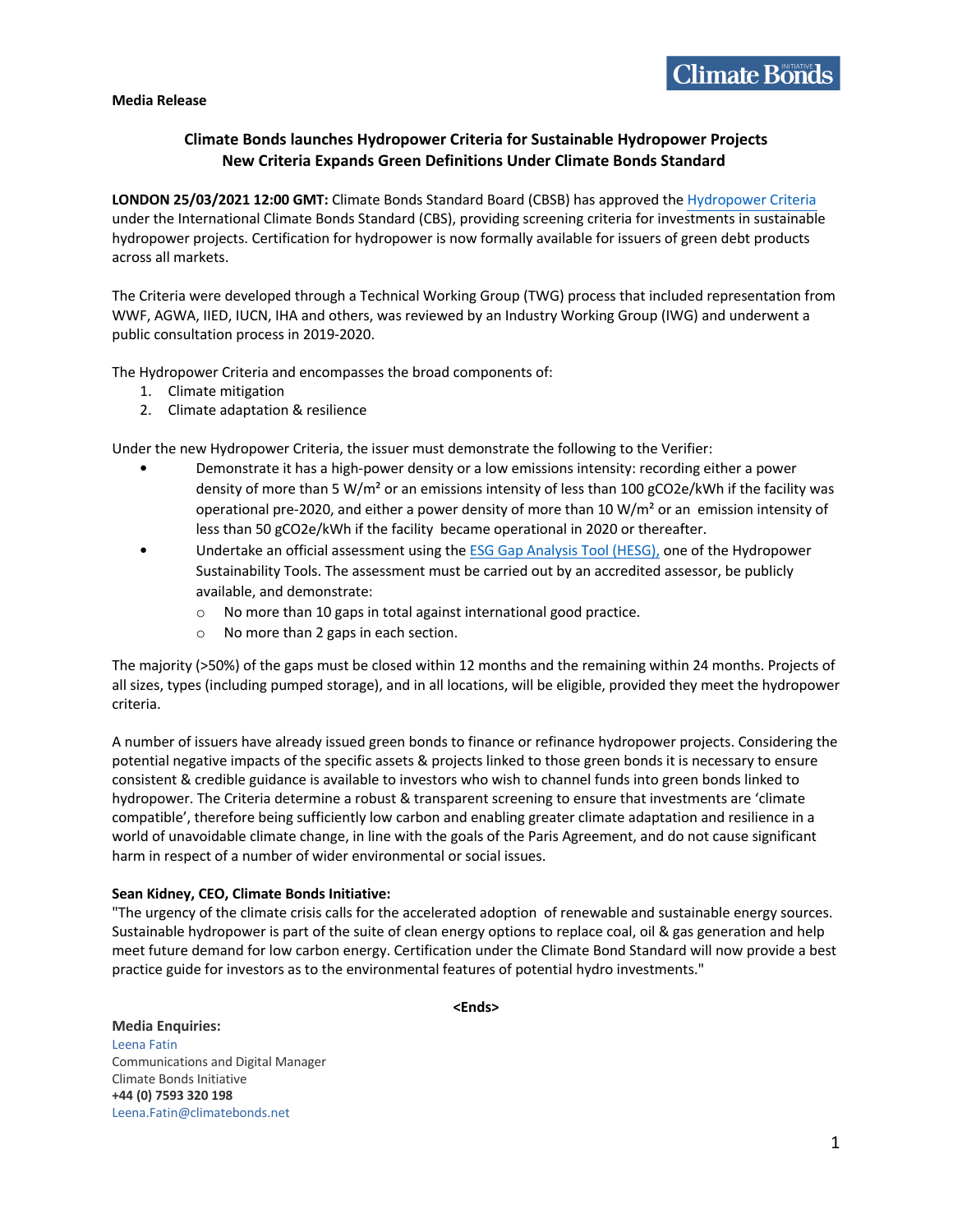## **Notes for journalists:**

**About the Climate Bonds Initiative**: Climate Bonds Initiative is an investor-focused not-for-profit, promoting largescale investment in the low carbon economy. Climate Bonds undertakes advocacy and outreach to inform and stimulate the market, provides policy models and government advice, market data and analysis, and administers an international Standard & Certification Scheme for best practice in green bonds issuance. For more information, please visit www.climatebonds.net.

**About Climate Bonds Standard:** It is an overarching science-based, multi-sector standard overseen by the Climate Bonds Standards Board that allows investors and intermediaries to easily assess the climate credentials and environmental integrity of bonds and other green debt products. Launched in 2011, with periodic updates, the Climate Bonds Standard is the most detailed, climate aligned investment criteria available in the market and provides guidance to issuers, investors, governments and regulators.

Standard V3.0 and supporting documentation is available here.

**Hydropower Criteria Development Process:** Climate Bonds Initiative convened a Technical Working Group (TWG) in June 2016 and an Industry Working Group (IWG) in July 2017 to develop Criteria for this sector. Public consultation was opened in June 2019. Full membership of both the TWG and IWG can be found here and is listed on page 3.

# **Hydropower Criteria Resources:**

Four core documents available for download on the Hydropower Criteria Website:

- Hydropower Criteria Brochure
- Hydropower Criteria Document
- Hydropower Background Document
- Frequently Asked Questions (FAQ)

**About Climate Bonds Certification:** Climate Bonds Certification framework has been designed to work in parallel with the normal process for issuing bonds, loans or other debt products. It has 2 phases, Pre-Issuance or Post-Issuance. Certification of a Climate Bond at the pre-issuance phase enables the issuer and underwriters to market the bond or debt product as Certified. Further assurance activities in the post-issuance phase must be undertaken to maintain the Climate Bonds Certification.

The full Climate Bonds Database of Certified issuance can be found here. The full Climate Bonds Directory of Approved Verifiers can be found here.